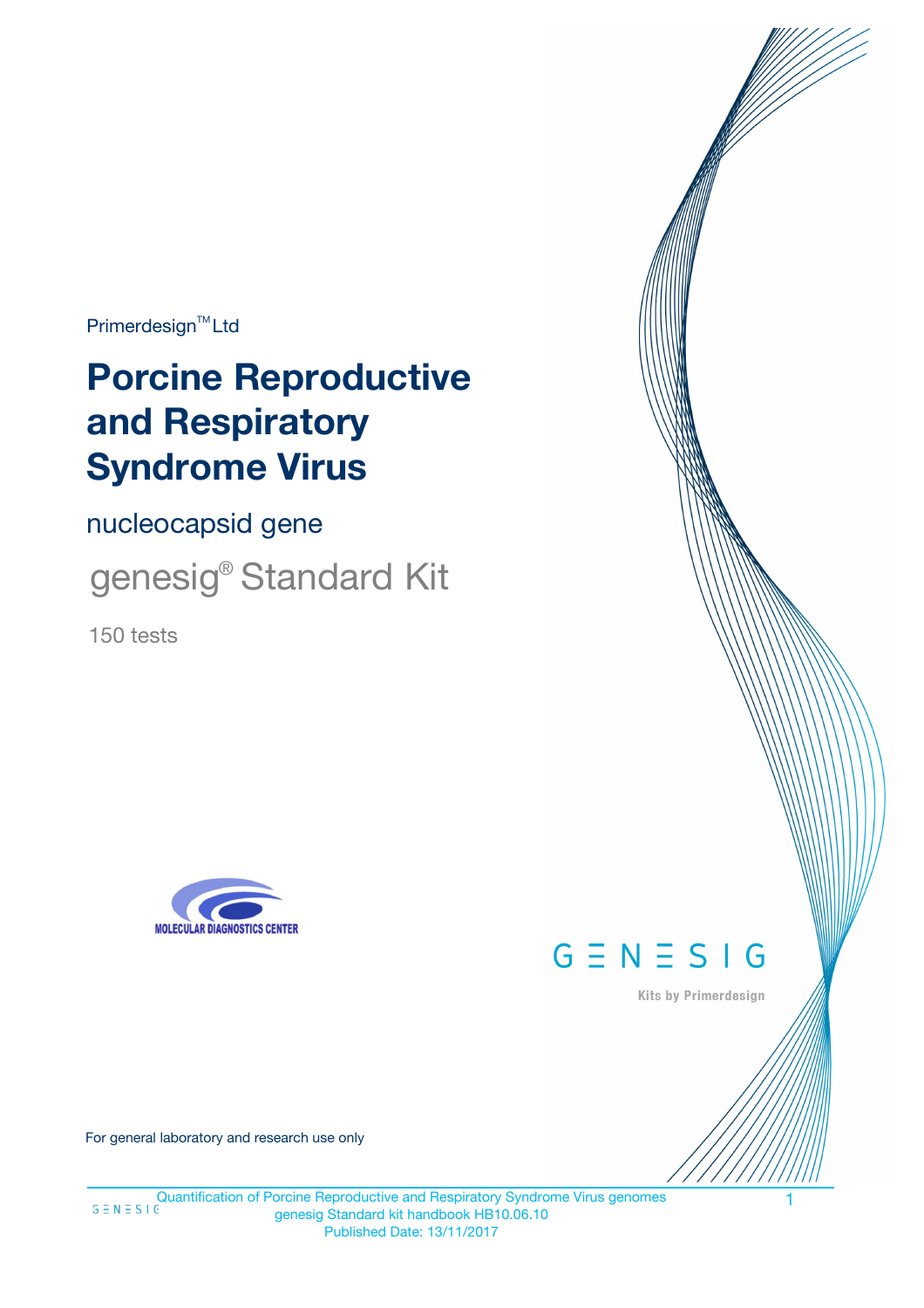# Introduction to Porcine Reproductive and Respiratory

### Syndrome Virus

Porcine Reproductive and Respiratory Syndrome Virus (PRRSV) is an RNA virus of the Arterivitridae family which is the causative agent of Porcine Reproductive and Respiratory Syndrome, a fatal disease that causes significant economic losses in the pig industry. The single-stranded, positive-sense RNA genome is 15,428 nucleotides long and comprises at least eight open reading frames (ORFs) that encode about 20 proteins. The ORFs 1a and 1b comprise about 80 per cent of the genome and encode an RNA-dependent RNA polymerase called RNA replicase. The six smaller ORFs, 2 to 7, located at the 3' end of the genome encode a number of viral structural proteins associated with the virion, including the envelope protein (E) and nucleocapsid protein (N). There are currently two known strains of PRRSV – Northern American strain (VR-2332) and European strain (Leystad Virus), which are only 55– 70 per cent identical at the nucleotide level.

Transmission of the virus can occur by several routes: inhalation, ingestion, exposure by artificial insemination or by parenteral exposure. It is thought that the virus targets the alveolar lung macrophages as well as macrophages of other tissues and testicular germ cells, entering the host cells by the standard endocytotic pathway in clathrin-coated pits. Within macrophages the viral replication machinery can be found within double-membrane vesicles formed by the host cells endoplasmic reticulum. After replication, new nucleocapsids assemble and bud into the lumen of the ER where they accumulate in vesicles and move to the plasma membrane where fusion takes place resulting in viral release.

Infection with this virus can cause severe reproductive damage resulting in premature farrowing, stillborn piglets and weak piglets which die soon after birth. Clinical signs of the infection include fever, lethargy, pneumonia, anorexia, and discolouration of the ears and vulva. Infected pigs persistently shed virus via blood, saliva, milk and colostrums, urine and faeces.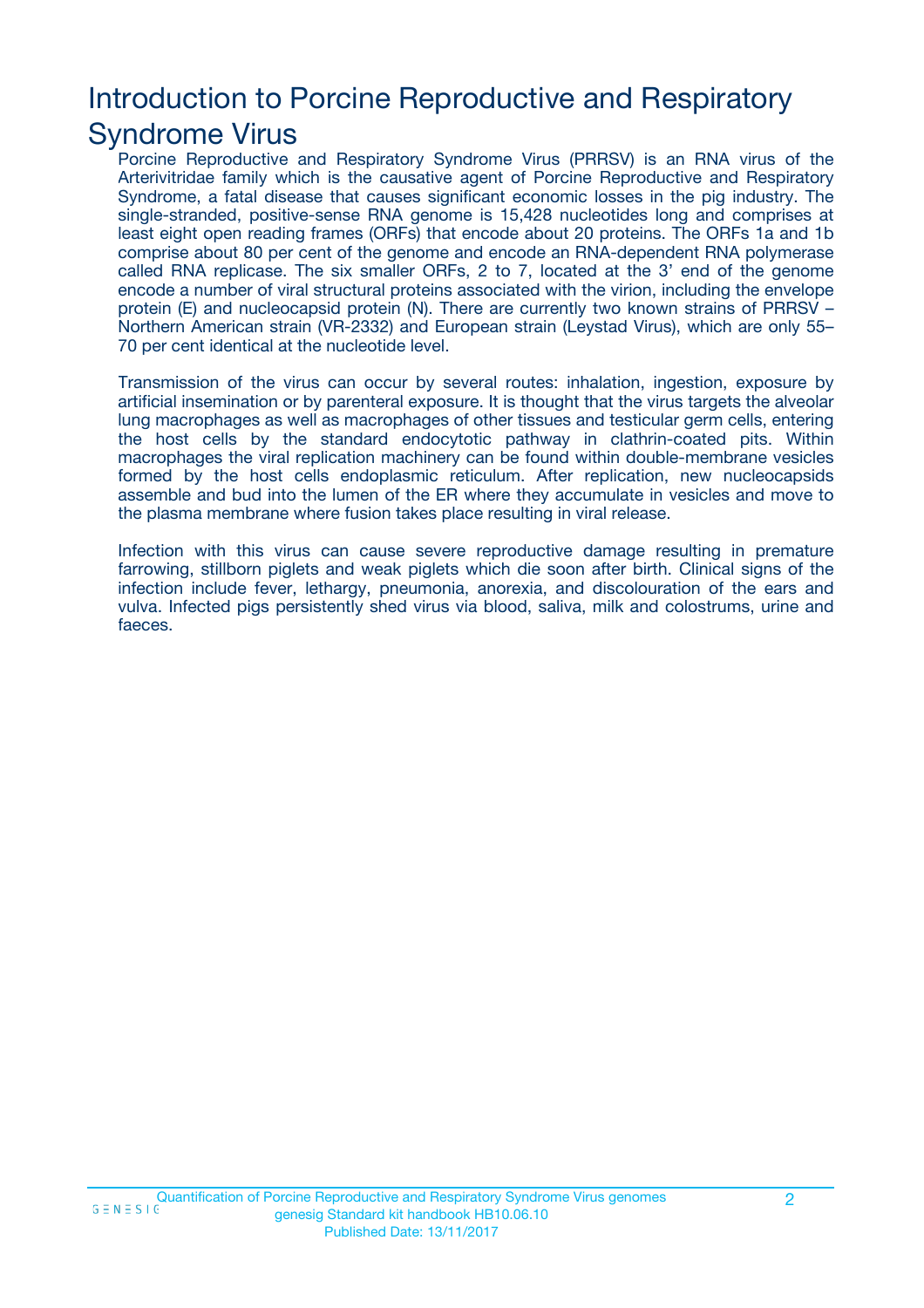# **Specificity**

The Primerdesign genesig kit for Porcine Reproductive and Respiratory Syndrome Virus (PRRSV) genomes is designed for the in vitro quantification of PRRSV genomes. The kit is designed to have the broadest detection profile possible whilst remaining specific to the PRRSV genome.

The primers and probe sequences in this kit have 100% homology with a broad range of PRRSV sequences based on a comprehensive bioinformatics analysis.

If you require further information, or have a specific question about the detection profile of this kit then please send an e.mail to enquiry@primerdesign.co.uk and our bioinformatics team will answer your question.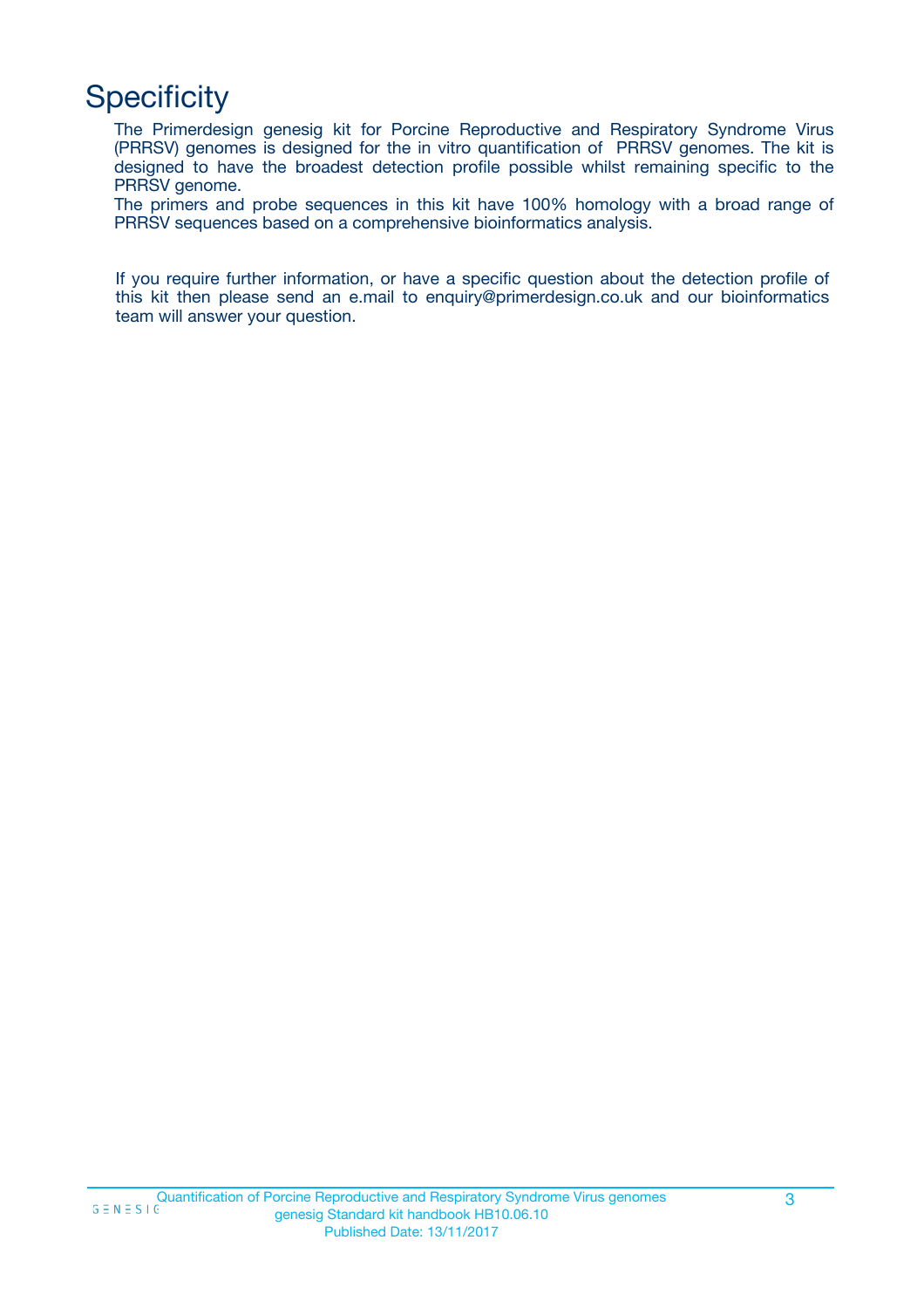# Kit contents

- **EU strains primer/probe mix (150 reactions BROWN)** FAM labelled
- **US strains primer/probe mix (150 reactions BROWN)** FAM labelled
- **EU strains positive control template (for Standard curve RED)**
- **US strains positive control template (for Standard curve RED)**
- **US and EU RT primer mix (150 reactions GREEN)** Required for two step protocol only
- **RNase/DNase free water (WHITE)** for resuspension of primer/probe mixes
- **Template preparation buffer (YELLOW)** for resuspension of positive control templates and standard curve preparation

### Reagents and equipment to be supplied by the user

#### **Real-time PCR Instrument**

#### **RNA extraction kit**

This kit is recommended for use with genesig Easy DNA/RNA Extraction kit. However, it is designed to work well with all processes that yield high quality RNA with minimal PCR inhibitors.

**oasigTM lyophilised OneStep or Precision**®**PLUS OneStep 2X RT-qPCR Master Mix** Contains complete OneStep RT-qPCR master mix

**Pipettors and Tips**

**Vortex and centrifuge**

**Thin walled 1.5 ml PCR reaction tubes**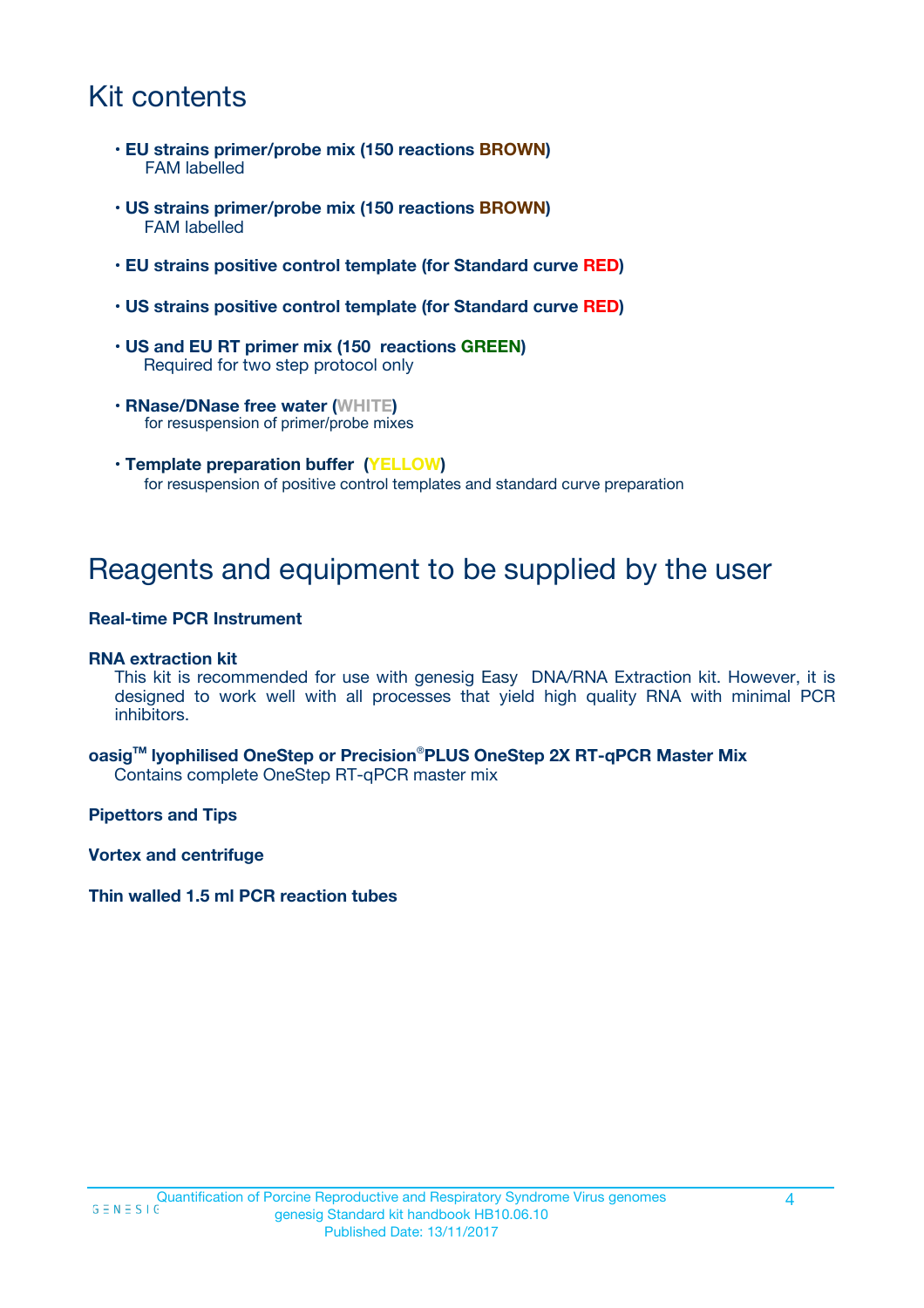### Kit storage and stability

This kit is stable at room temperature but should be stored at -20ºC on arrival. Once the lyophilised components have been resuspended they should not be exposed to temperatures above -20°C for longer than 30 minutes at a time and unnecessary repeated freeze/thawing should be avoided. The kit is stable for six months from the date of resuspension under these circumstances.

If a standard curve dilution series is prepared this can be stored frozen for an extended period. If you see any degradation in this serial dilution a fresh standard curve can be prepared from the positive control.

Primerdesign does not recommend using the kit after the expiry date stated on the pack.

### Suitable sample material

All kinds of sample material suited for PCR amplification can be used. Please ensure the samples are suitable in terms of purity, concentration, and RNA/DNA integrity. Always run at least one negative control with the samples. To prepare a negative-control, replace the template RNA sample with RNase/DNase free water.

### Dynamic range of test

Under optimal PCR conditions genesig PRRSV detection kits have very high priming efficiencies of >95% and can detect less than 100 copies of target template.

### Notices and disclaimers

This product is developed, designed and sold for research purposes only. It is not intended for human diagnostic or drug purposes or to be administered to humans unless clearly expressed for that purpose by the Food and Drug Administration in the USA or the appropriate regulatory authorities in the country of use. During the warranty period Primerdesign genesig detection kits allow precise and reproducible data recovery combined with excellent sensitivity. For data obtained by violation to the general GLP guidelines and the manufacturer's recommendations the right to claim under guarantee is expired. PCR is a proprietary technology covered by several US and foreign patents. These patents are owned by Roche Molecular Systems Inc. and have been sub-licensed by PE Corporation in certain fields. Depending on your specific application you may need a license from Roche or PE to practice PCR. Additional information on purchasing licenses to practice the PCR process may be obtained by contacting the Director of Licensing at Roche Molecular Systems, 1145 Atlantic Avenue, Alameda, CA 94501 or Applied Biosystems business group of the Applera Corporation, 850 Lincoln Centre Drive, Foster City, CA 94404. In addition, the 5' nuclease assay and other homogeneous amplification methods used in connection with the PCR process may be covered by U.S. Patents 5,210,015 and 5,487,972, owned by Roche Molecular Systems, Inc, and by U.S. Patent 5,538,848, owned by The Perkin-Elmer Corporation.

### Trademarks

Primerdesign™ is a trademark of Primerdesign Ltd.

genesig $^\circledR$  is a registered trademark of Primerdesign Ltd.

The PCR process is covered by US Patents 4,683,195, and 4,683,202 and foreign equivalents owned by Hoffmann-La Roche AG. BI, ABI PRISM® GeneAmp® and MicroAmp® are registered trademarks of the Applera Genomics (Applied Biosystems Corporation). BIOMEK® is a registered trademark of Beckman Instruments, Inc.; iCycler™ is a registered trademark of Bio-Rad Laboratories, Rotor-Gene is a trademark of Corbett Research. LightCycler™ is a registered trademark of the Idaho Technology Inc. GeneAmp®, TaqMan® and AmpliTaqGold® are registered trademarks of Roche Molecular Systems, Inc., The purchase of the Primerdesign reagents cannot be construed as an authorization or implicit license to practice PCR under any patents held by Hoffmann-LaRoche Inc.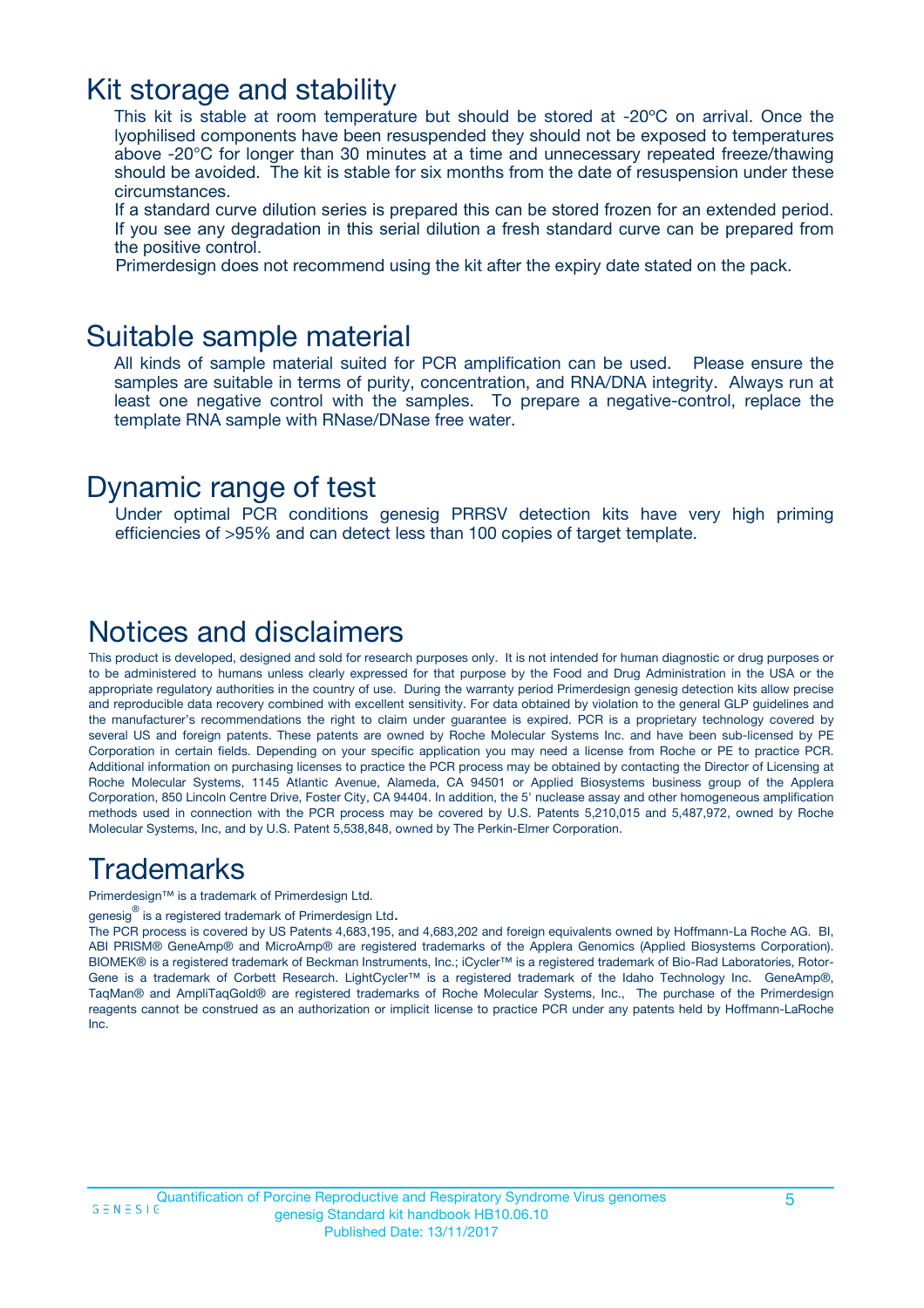# Principles of the test

There are currently two known subtypes of PRRSV – Northern American strain (VR-2332) and European strain (Leystad Virus), which are only 55–70 per cent identical at the nucleotide level. The kit has been developed with two primer and probe sets in order to ensure the detection of both the subtypes and to differentiate between them.

#### **Real-time PCR**

A PRRSV specific primer and probe mix is provided and this can be detected through the FAM channel.

The primer and probe mix provided exploits the so-called TaqMan® principle. During PCR amplification, forward and reverse primers hybridize to the PRRSV DNA/cDNA. A fluorogenic probe is included in the same reaction mixture which consists of a DNA probe labeled with a 5`-dye and a 3`-quencher. During PCR amplification, the probe is cleaved and the reporter dye and quencher are separated. The resulting increase in fluorescence can be detected on a range of qPCR platforms.

#### **OneStep vs. Two step qPCR**

When detecting/quantifying the presence of a target with an RNA genome Primerdesign recommend the use of a OneStep RT-qPCR protocol. OneStep RT-qPCR combines the reverse transcription and qPCR reaction in a simple closed tube protocol. This saves significant bench time but also reduces errors. The sensitivity of a OneStep protocol is also greater than a two step because the entire biological sample is available to the PCR without dilution. This kit will also work well with a two step approach (Precision nanoscript2 reverse transcription kit and PrecisionPLUS Master Mix) if required but the use of oasig OneStep or PrecisionPLUS OneStep Master Mix is the preferred method.

#### **Positive control**

For copy number determination and as a positive control for the PCR set up, the kit contains a positive control template. This can be used to generate a standard curve of PRRSV copy number / Cq value. Alternatively the positive control can be used at a single dilution where full quantitative analysis of the samples is not required. Each time the kit is used, at least one positive control reaction must be included in the run. A positive result indicates that the primers and probes for detecting the target PRRSV gene worked properly in that particular experimental scenario. If a negative result is obtained the test results are invalid and must be repeated. Care should be taken to ensure that the positive control does not contaminate any other kit component which would lead to false-positive results. This can be achieved by handling this component in a Post PCR environment. Care should also be taken to avoid cross-contamination of other samples when adding the positive control to the run. This can be avoided by sealing all other samples and negative controls before pipetting the positive control into the positive control well.

#### **Negative control**

To validate any positive findings a negative control reaction should be included every time the kit is used. For this reaction the RNase/DNase free water should be used instead of template. A negative result indicates that the reagents have not become contaminated while setting up the run.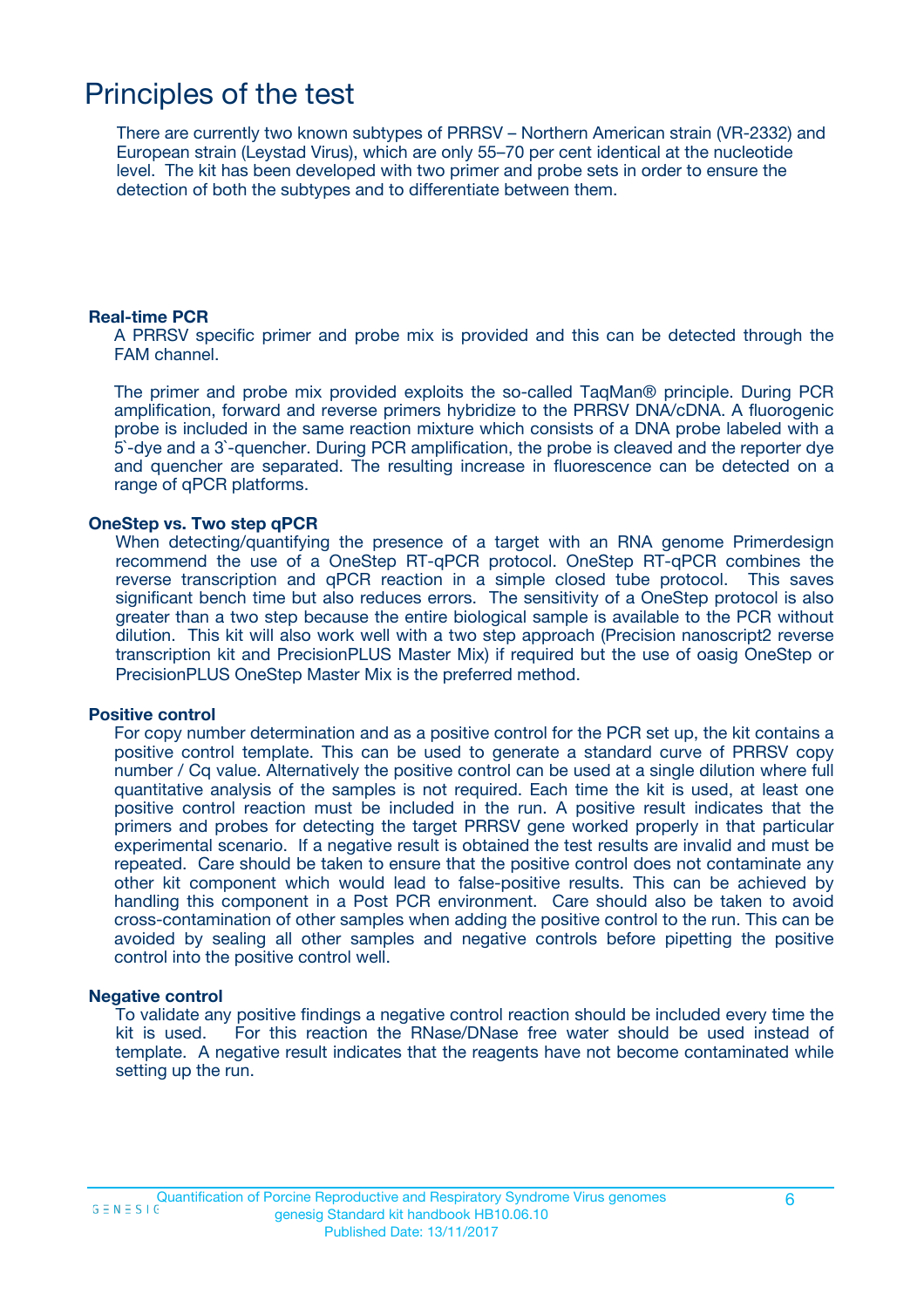### Resuspension protocol

To minimize the risk of contamination with foreign DNA, we recommend that all pipetting be performed in a PCR clean environment. Ideally this would be a designated PCR lab or PCR cabinet. Filter tips are recommended for all pipetting steps.

**1. Pulse-spin each tube in a centrifuge before opening.**

This will ensure lyophilised primer and probe mix is in the base of the tube and is not spilt upon opening the tube.

**2. Resuspend the kit components in the RNase/DNase free water supplied, according to the table below:**

To ensure complete resuspension, vortex each tube thoroughly.

| Component - resuspend in water     |             |
|------------------------------------|-------------|
| <b>Pre-PCR pack</b>                |             |
| US primer/probe mix (BROWN)        | $165$ $\mu$ |
| EU primer/probe mix (BROWN)        | $165$ $\mu$ |
| <b>PRRSV RT primer mix (GREEN)</b> | 165 µl      |

**3. Resuspend the positive control templates in the template preparation buffer supplied, according to the table below:**

To ensure complete resuspension, vortex each tube thoroughly.

| Component - resuspend in template preparation buffer |          |  |
|------------------------------------------------------|----------|--|
| <b>Post-PCR heat-sealed foil</b>                     |          |  |
| US Positive Control Template (RED) *                 | $500$ µl |  |
| EU Positive Control Template (RED) *                 | $500$ µl |  |

\* This component contains high copy number template and is a VERY significant contamination risk. It must be opened and handled in a separate laboratory environment, away from the other components.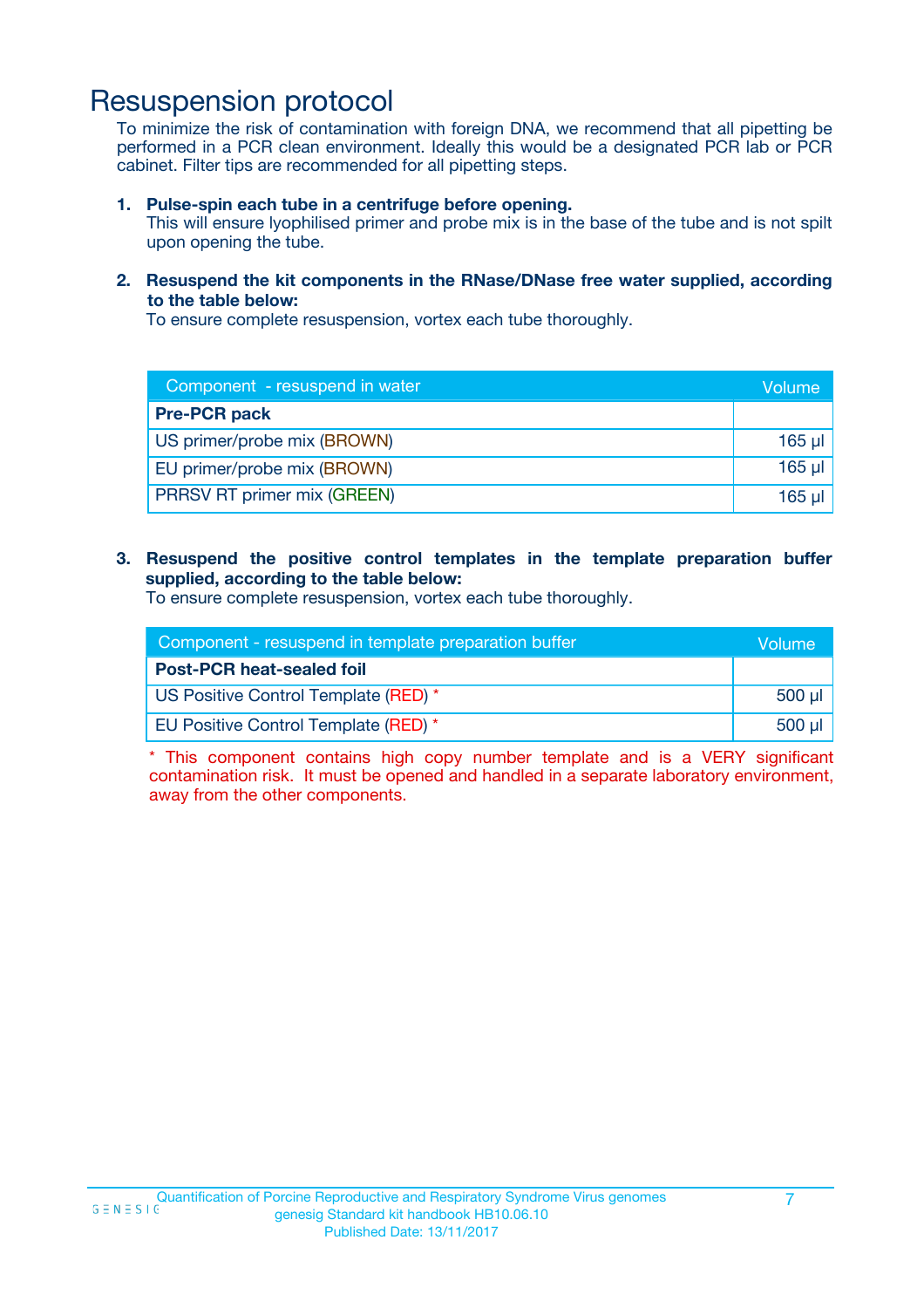# OneStep RT-qPCR detection protocol

A OneStep approach combining the reverse transcription and amplification in a single closed tube is the preferred method. If, however, a two step approach is required see page 11.

#### **For optimum performance and sensitivity.**

All pipetting steps and experimental plate set up should be performed on ice. After the plate is poured proceed immediately to the OneStep amplification protocol. Prolonged incubation of reaction mixes at room temperature can lead to PCR artifacts that reduce the sensitivity of detection.

**1. For each RNA sample prepare a reaction mix according to the table below:** Include sufficient reactions for positive and negative controls.

| Component                                                    | Volume |  |
|--------------------------------------------------------------|--------|--|
| oasig OneStep or PrecisionPLUS OneStep 2X RT-qPCR Master Mix | 10 µl  |  |
| US or EU primer/probe mix (BROWN)                            |        |  |
| <b>RNase/DNase free water (WHITE)</b>                        |        |  |
| <b>Final Volume</b>                                          | 15 ul  |  |

- **2. Pipette 15µl of this mix into each well according to your qPCR experimental plate set up.**
- **3. Pipette 5µl of RNA template into each well, according to your experimental plate set up.**

For negative control wells use 5µl of RNase/DNase free water. The final volume in each well is 20µl.

**4. If a standard curve is included for quantitative analysis prepare a reaction mix according to the table below:**

| Component                                                    | Volume          |  |
|--------------------------------------------------------------|-----------------|--|
| oasig OneStep or PrecisionPLUS OneStep 2X RT-qPCR Master Mix | $10 \mu$        |  |
| US or EU primer/probe mix (BROWN)                            | 1 µI -          |  |
| <b>RNase/DNase free water (WHITE)</b>                        |                 |  |
| <b>Final Volume</b>                                          | 15 <sub>µ</sub> |  |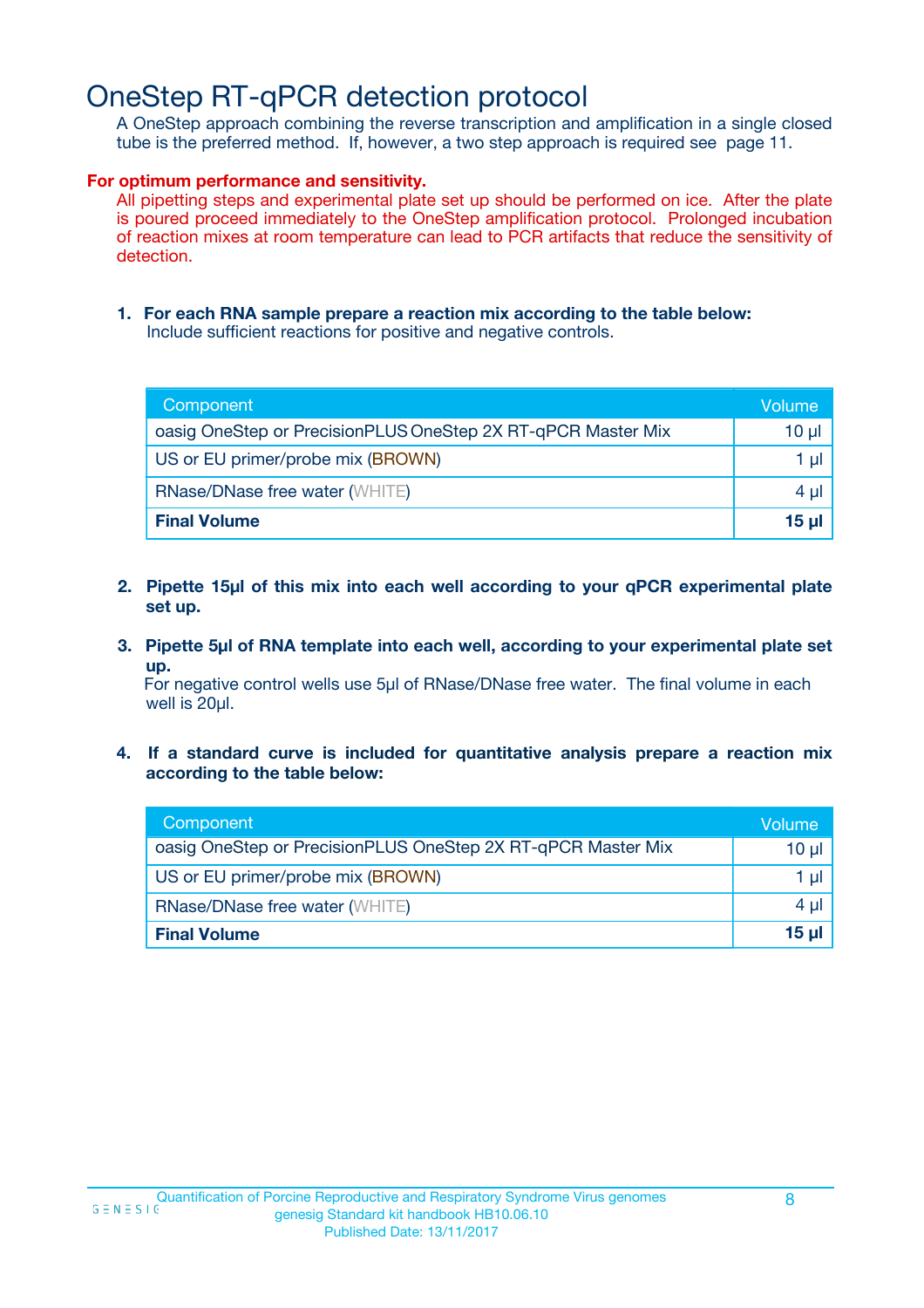#### **5. Preparation of standard curve dilution series**

- 1) Pipette 90µl of template preparation buffer into 5 tubes and label 2-6
- 2) Pipette 10µl of Positive Control Template (RED) into tube 2
- 3) Vortex thoroughly
- 4) Change pipette tip and pipette 10µl from tube 2 into tube 3
- 5) Vortex thoroughly

Repeat steps 4 and 5 to complete the dilution series

| <b>Standard Curve</b>         | <b>Copy Number</b>     |
|-------------------------------|------------------------|
| Tube 1 Positive control (RED) | $2 \times 10^5$ per µl |
| Tube 2                        | $2 \times 10^4$ per µl |
| Tube 3                        | $2 \times 10^3$ per µl |
| Tube 4                        | $2 \times 10^2$ per µl |
| Tube 5                        | $20$ per $\mu$         |
| Tube 6                        | 2 per µl               |

**6. Pipette 5µl of standard template into each well for the standard curve according to your plate set up**

The final volume in each well is 20µl.

# OneStep RT-qPCR amplification protocol

Amplification conditions using oasig OneStep or PrecisionPLUS OneStep 2X RT-qPCR Master Mix.

| <b>Step</b> |                              | <b>Time</b>      | <b>Temp</b>    |
|-------------|------------------------------|------------------|----------------|
|             | <b>Reverse Transcription</b> | $10 \text{ min}$ | 55 °C          |
|             | Enzyme activation            | 2 min            | $95^{\circ}$ C |
| Cycling x50 | Denaturation                 | 10 <sub>s</sub>  | $95^{\circ}$ C |
|             | <b>DATA COLLECTION *</b>     | 60 s             | $60^{\circ}$ C |

\* Fluorogenic data should be collected during this step through the FAM channel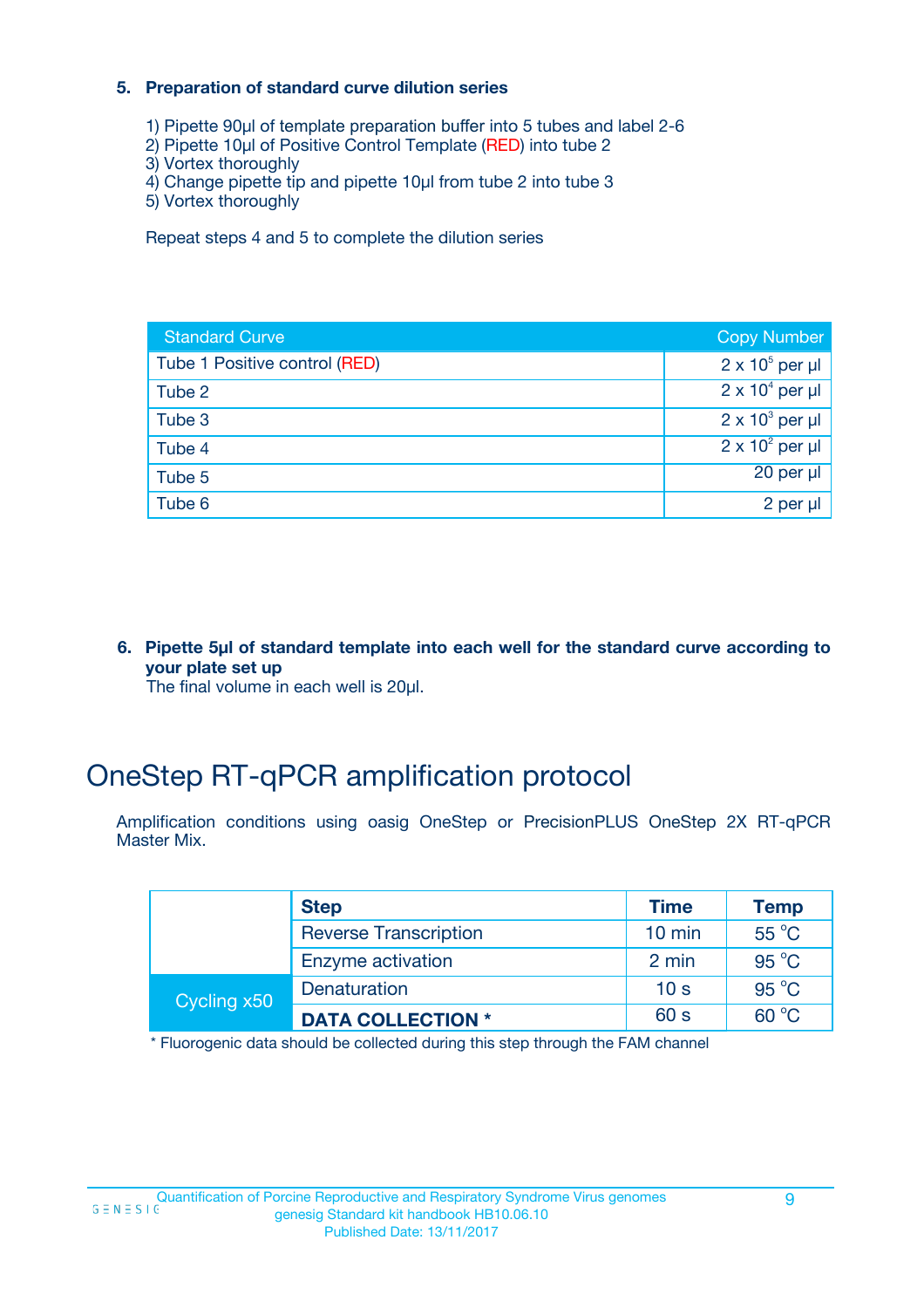# Alternative two step detection protocol

#### **Reverse Transcription**

If you need to perform separate reverse transcription and amplification (two step qPCR) then we recommend the Primerdesign Precision nanoScript2 Reverse Transcription kit. A reverse transcription primer (GREEN) is included and is designed for use with the Precision nanoScript2 Reverse Transcription kit. A protocol for this product is available at www. primerdesign.co.uk

**1. After reverse transcription, prepare a reaction mix according to the table below for each cDNA sample**

| Component                             | Volume     |
|---------------------------------------|------------|
| PrecisionPLUS 2X qPCR Master Mix      | 10 ul      |
| US or EU primer/probe mix (BROWN)     | 1 µl       |
| <b>RNase/DNase free water (WHITE)</b> | $4 \mu$    |
| <b>Final Volume</b>                   | $15$ $\mu$ |

- **2. Pipette 15µl of this mix into each well according to your qPCR experimental plate set up.**
- **3. Prepare sample cDNA templates for each of your samples by diluting the RT reaction mix 1:5 in RNase/DNase free water.**
- **4. Pipette 5µl of cDNA template into each well, according to your experimental plate setup.**

The final volume in each well is 20µl. For negative control wells use 5µl of RNase/DNase free water.

### Alternative two step amplification protocol

Amplification conditions using PrecisionPLUS 2X qPCR Master Mix.

|                   | <b>Step</b>       |                 | Temp  |
|-------------------|-------------------|-----------------|-------|
| Enzyme activation |                   | 2 min           | 95 °C |
| Cycling x50       | Denaturation      | 10 <sub>s</sub> | 95 °C |
|                   | DATA COLLECTION * | 60 s            | 60 °C |

\* Fluorogenic data should be collected during this step through the FAM channel